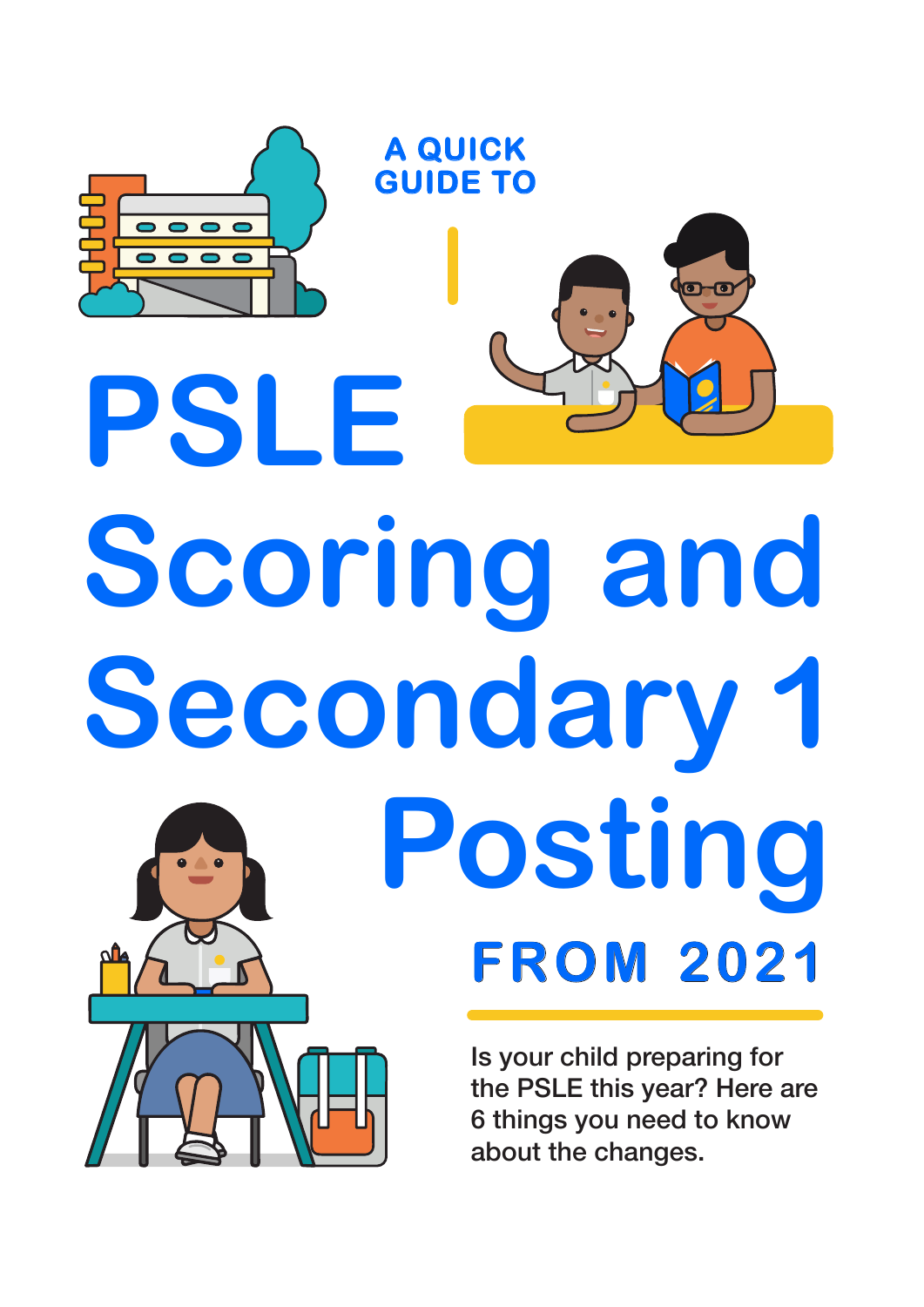From 2021, the PSLE T-Score will be replaced with wider scoring bands, known as Achievement Levels.

# **From T-Score 1 2to ALs**

Each PSLE subject will be scored using **8 Achievement Levels** (ALs), with AL 1 being the best. Each AL will reflect your child's individual level of achievement in that subject, regardless of how his or her peers have performed.

| <b>AL</b> | Raw mark range |
|-----------|----------------|
| 1         | $\geq 90$      |
| 2         | 85-89          |
| 3         | 80-84          |
| 4         | 75-79          |
| 5         | 65-74          |
| 6         | 45-64          |
| 7         | $20 - 44$      |
| 8         | $<$ 20         |

Starting from Primary Five onwards, your child will receive their schoolbased examination results in ALs to help familiarise them with the new scoring system.

# **Pa** Scoring for **Foundation level subjects**

If your child is taking Foundation subjects, that subject will be graded AL A to AL C.

For the purpose of Secondary 1 posting, AL A to AL C will then be mapped to a Standard level subject to derive a student's overall PSLE Score, as shown below.

| <b>Grades for</b><br><b>Foundation</b><br>subjects | <b>Foundation</b><br>raw mark<br>range | <b>Equivalent</b><br><b>Standard</b><br>level AL |
|----------------------------------------------------|----------------------------------------|--------------------------------------------------|
|                                                    | 75-100                                 | 6                                                |
| R                                                  | $30 - 74$                              |                                                  |
| ٦.                                                 | -30                                    |                                                  |

The mapping is based on the learning and assessment load of the subjects and informs students of their readiness to access the curriculum at the secondary level.

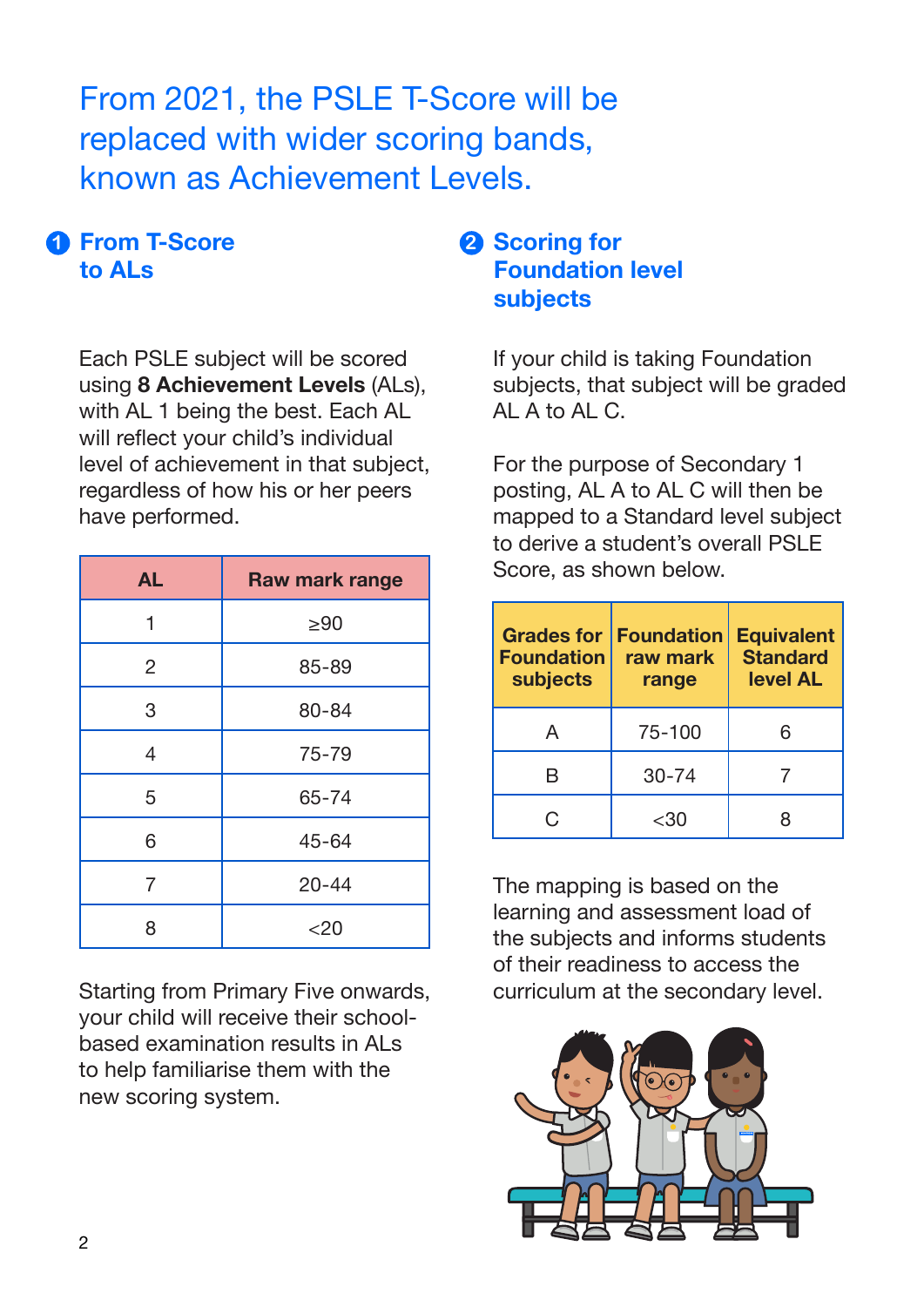# **Calculating PSLE Score 3 4and course placement**

Your child's PSLE Score will be the sum of the four AL scores across their Standard and Foundation level subjects. The PSLE Score ranges from **4 to 32**, with 4 being the best possible total score.

Your child will be placed in the Express, Normal (Academic) or Normal (Technical) course, based on their PSLE Score. They will be able to take all subjects in secondary school at the level they are placed at.\*

| <b>Placement</b><br>outcome | <b>PSLE Score</b>                                                               |
|-----------------------------|---------------------------------------------------------------------------------|
| <b>Express</b>              | $4 - 20$                                                                        |
| Express/<br>N(A) Option     | $21 - 22$                                                                       |
| N(A)                        | $23 - 24$                                                                       |
| N(A)/<br>N(T) Option        | 25                                                                              |
| N(T)                        | $26 - 30$<br>with AL 7 or better in<br>both English Language<br>and Mathematics |

\* Students who progress to the N(T) course must score at least an AL 7 in both English Language and Mathematics. This criterion is not applicable to all other secondary courses.

# **A** Subject-Based Banding **eligibility in secondary school**

Subject-Based Banding (SBB) in secondary school recognises and develops students' subject-specific strengths, and provides them with opportunities to reach their fullest potential.

SBB allows eligible N(A) and N(T) students to take selected subjects at a more demanding level at Secondary 1, based on their AL scores for individual subjects rather than the overall PSLE Score.\*

| For students offered the<br>N(A) or N(T) course                                           |                                   |  |  |
|-------------------------------------------------------------------------------------------|-----------------------------------|--|--|
| <b>PSLE Standard/</b><br><b>Foundation subject</b><br>grade                               | Option<br>to take a<br>subject at |  |  |
| Al 5 or better in a<br>Standard level subject                                             | <b>Express level</b>              |  |  |
| AL 6 or better in a<br>Standard level subject<br>or AL A in a Foundation<br>level subject | N(A) level                        |  |  |

\* Students in the Express course will take all subjects at the Express level, regardless of their individual subject AL scores at the PSLE.

If your child is exempted from taking Mother Tongue Language, or is considering taking Higher Mother Tongue Language in secondary school, you can find out more via the PSLE-FSBB microsite or reach out to the school.